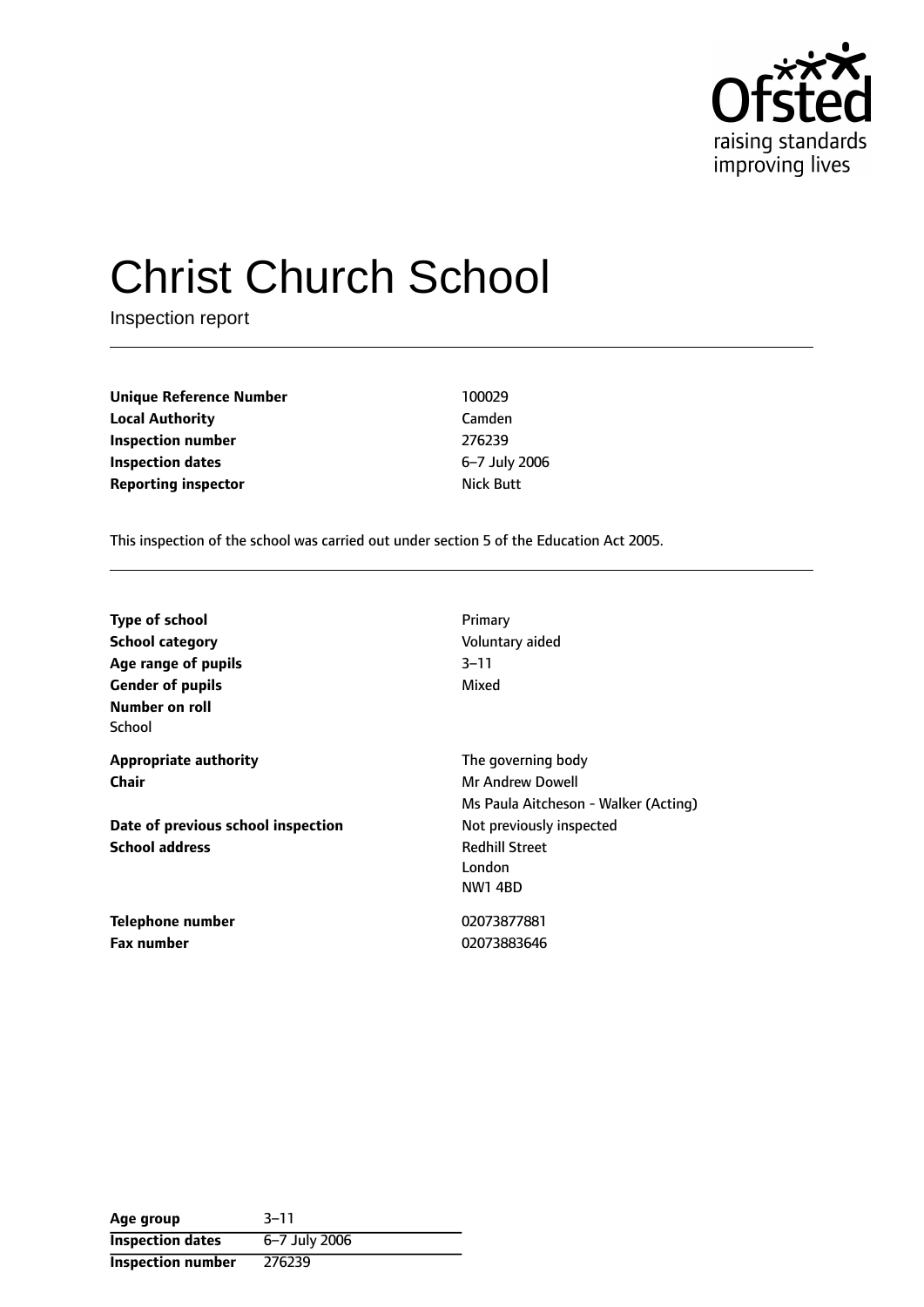.

© Crown copyright 2006

#### Website: www.ofsted.gov.uk

This document may be reproduced in whole or in part for non-commercial educational purposes, provided that the information quoted is reproduced without adaptation and the source and date of publication are stated.

Further copies of this report are obtainable from the school. Under the Education Act 2005, the school must provide a copy of this report free of charge to certain categories of people. A charge not exceeding the full cost of reproduction may be made for any other copies supplied.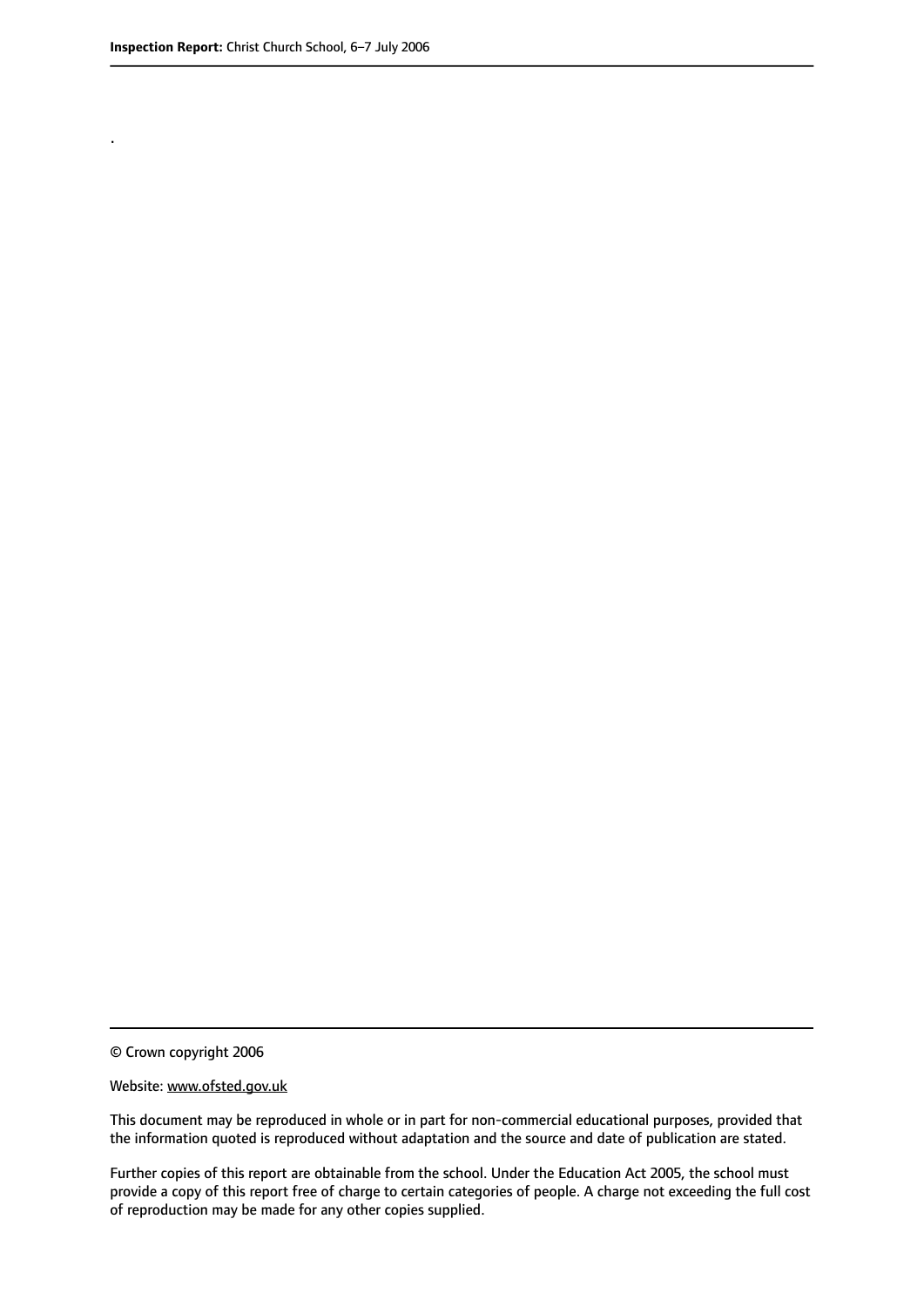## **Introduction**

The inspection was carried out by two Additional Inspectors.

## **Description of the school**

This average sized school serves an urban area near Euston Station. Two thirds of pupils are from minority ethnic backgrounds, the largest groups being Bangladeshi and Black African. Three fifths of pupils speak English as an additional language. The school draws pupils mainly from two housing estates with high levels of overcrowding. One third of pupils are eligible for free school meals, much higher than is found in most schools. The proportion of pupils with learning difficulties and disabilities is around average. The school has the Investors in People Award. At the time of the inspection the school had an acting headteacher pending the appointment of a new permanent one.

#### **Key for inspection grades**

| Grade 1 | Outstanding  |
|---------|--------------|
| Grade 2 | Good         |
| Grade 3 | Satisfactory |
| Grade 4 | Inadequate   |
|         |              |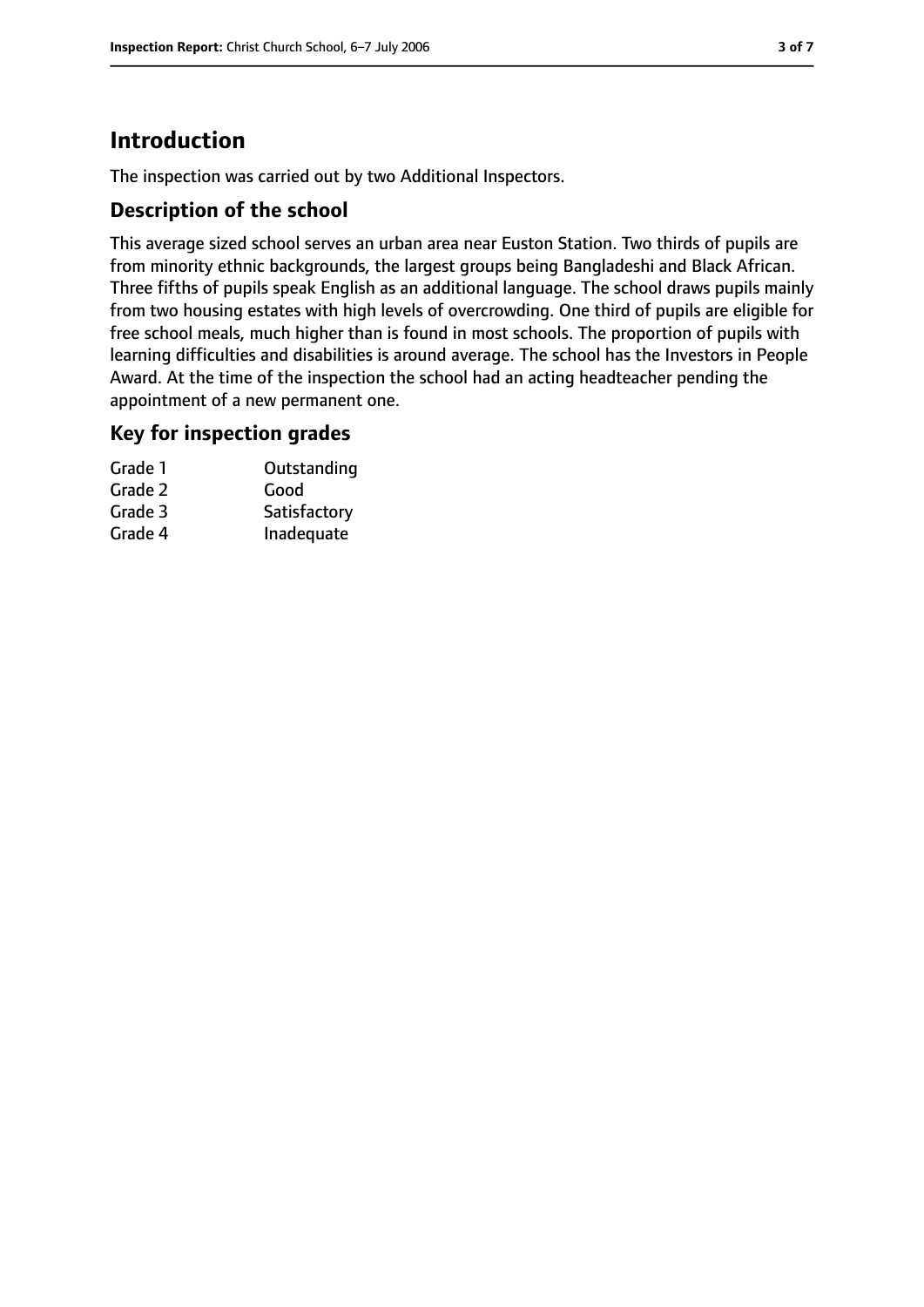## **Overall effectiveness of the school**

**Grade:**

#### **What the school should do to improve further**

\* Provide sufficient challenge to enable all the more able pupils to attain high standards.

\* Increase the curriculum time given to physical education.

## **Achievement and standards**

**Grade:**

## **Personal development and well-being**

**Grade:**

## **Quality of provision**

#### **Teaching and learning**

#### **Grade:**

Teaching and learning are good. Pupils enjoy learning and make good progress. Relationships are warm, positive and encouraging and teachers make their lessonsinteresting and fun. Younger pupils particularly enjoyed discussing a range of pictures and preparing 'reports' on the life of Crimean War heroine Mary Seacole. Although most pupils make good progress, those who find learning easier are not always sufficiently challenged and their progress is satisfactory. Boys have made better progress in writing this year because teaching has focussed on motivating them and allowing sufficient time for them to grasp and develop[s2] their ideas. Planning is detailed, thorough and flexible. Resources are attractive, good quality and used well. Teachers use their accurate knowledge of how well pupils are progressing to adapt their lessons to meet their needs. The way pupils with learning difficulties and disabilities are identified and supported is outstanding. Pupils who speak English as an additional language are taught well and in ways that help them to learn quickly.

## **Curriculum and other activities**

#### **Grade:**

The curriculum is good. It is broad and balanced and meets all statutory requirements. Teachers are flexible and creative and generally adapt the curriculum well to meet the needs and interests of individual pupils. However, more able pupils are not always challenged or extended sufficiently. Pupils benefit greatly from the flexibility of laptop computers, which are used well to promote skills in information and communication technology and other subjects. There are some good links between subjects, especially in English and mathematics. For example, Year 3 pupils used Venn diagrams to compare and contrast story characters. Too little time is allocated to physical education so that progressis only satisfactory despite good teaching. The curriculum is well enriched by many enjoyable experiences that draw well on local resources, such as visits to museums and galleries, residential trips, visitors and after school clubs. These successfully extend pupils' learning and build up their self confidence.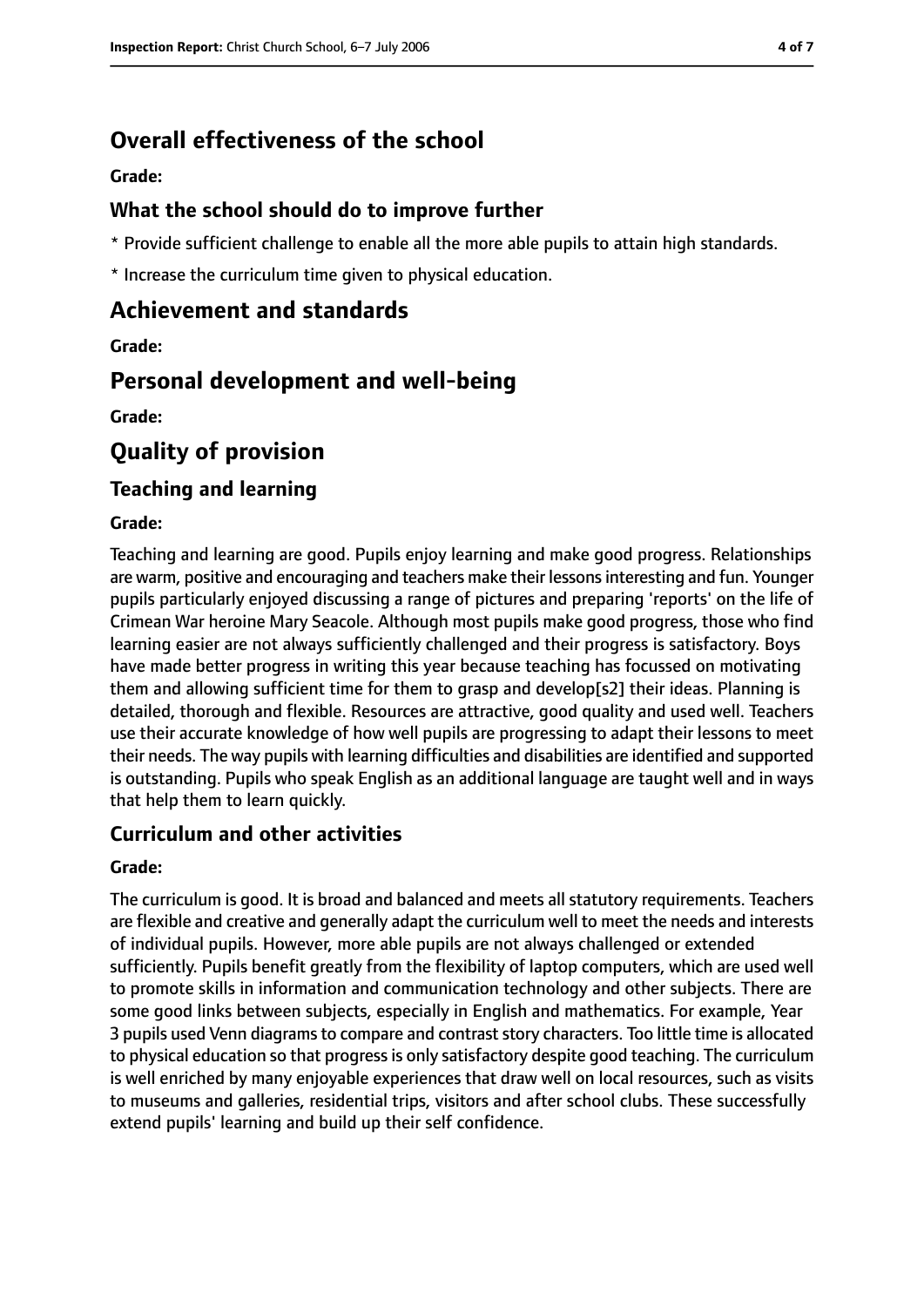## **Care, guidance and support**

#### **Grade:**

Care, guidance and support are good. The school's caring ethos contributes well to pupils' good progress, personal development and enjoyment. Relationships throughout the school are warm, positive and encouraging. One pupil said, 'There is always a good rapport with staff'. The identification and support of pupils who are vulnerable or have learning difficulties and disabilities are outstanding. These pupils benefit greatly from effective and diligent leadership and management. Pupils are generally taught well about healthy lifestyles, but this is hampered by a lack of time for physical education. Systems for ensuring pupils safety and protection are effective but some training in this area needs renewing. Pupils are well informed about their progress and the next steps for learning. This is achieved through effective discussion with teachers and the successful use of marking, which has improved markedly since the last inspection. Pupils who learn English as an additional language are well supported[s3].

## **Leadership and management**

**Grade:**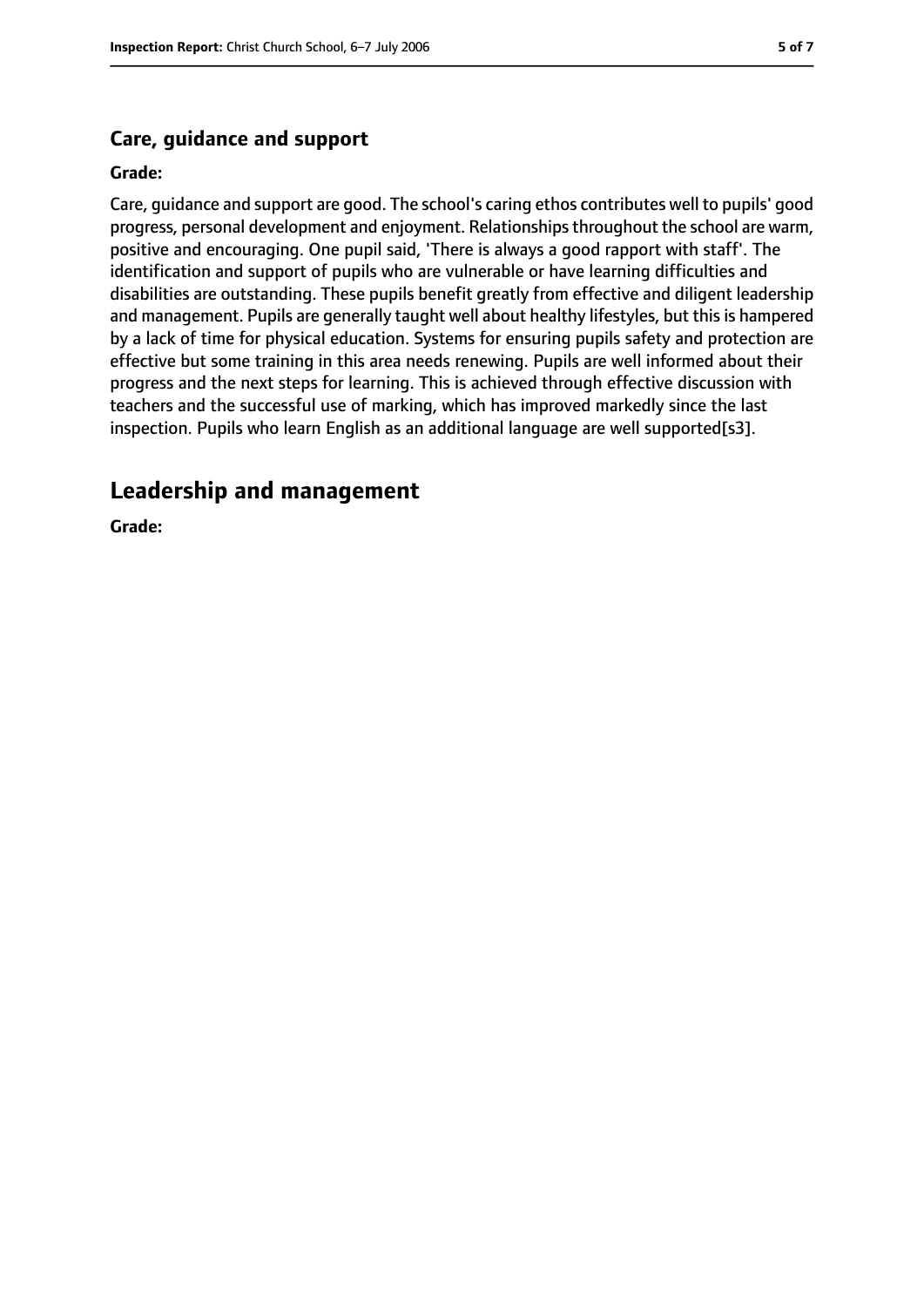**Any complaints about the inspection or the report should be made following the procedures set out in the guidance 'Complaints about school inspection', which is available from Ofsted's website: www.ofsted.gov.uk.**